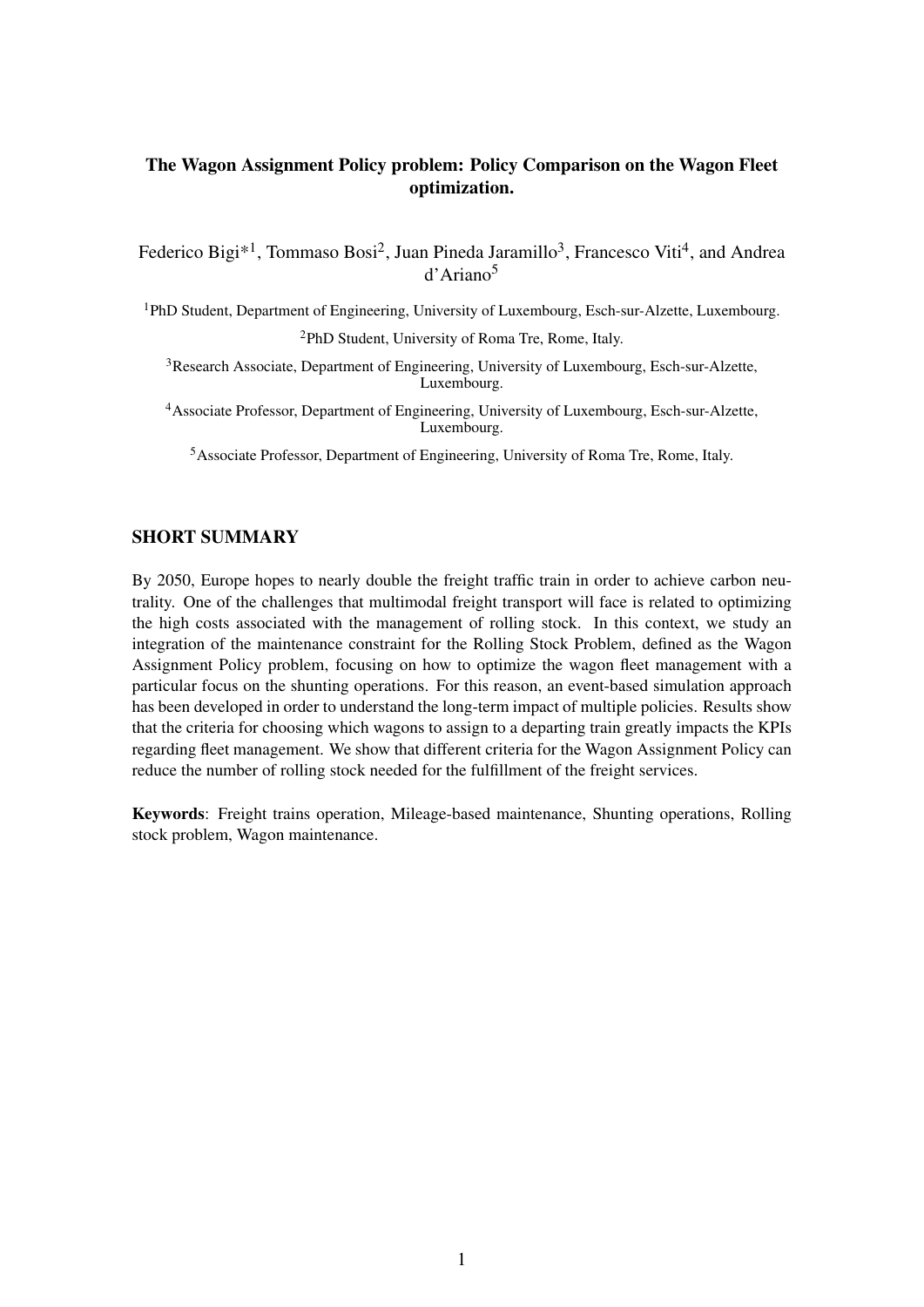# 1. INTRODUCTION

By 2050, Europe has declared that its goal is to reach carbon neutrality, which means having a balance between the production of carbon and absorbing it from the atmosphere in carbon sinks. Regarding the transportation sector, we saw that by 2016 almost 51% of goods were transported by road, compared to the 12% transported by rail. Moreover, in 2020 freight rail transportation managed to reach the carbon footprint of 7800 Tonne of CO2 per Tonne/km, versus the 92066 Tonne of CO2 per Tonne/km of road transport [\(Greene,](#page-6-0) [2020\)](#page-6-0). Being the transport mode with the lowest emission, Europe expect, in order to reach their goals while keeping up with the demands of goods, an increase of almost double the freight traffic by that year. Therefore, one of the challenges facing freight transport in the next years is related to the optimization of the management of freight operations. In this context, the management of rolling stock, and in particular the optimization of shunting operations due to creating new compositions of the outbound trains' wagons and to wagons maintenance, will play a key role in allowing this transformation and reducing the cost framework of railway companies. Usually, the shunting optimization problem is usually divided into two interrelated sub-problems, the Rolling Stock Problem (RSP) and the Train Unit Shunting Problem (TUSP).

## *Literature Review*

The Rolling Stock Problem (RSP) deals with the planning optimization of the rolling stock, which consists of assigning a time of service to each wagon in order to best manage wagon and/or train units and in turn reduce costs to supply the services or to cover the demand. This problem is usually divided into two sub-problems, the Rolling Stock Circulation (RSC), which deals with the assignment of locomotives and carriages to the timetable services, and the Rolling Stock Rostering (RSR), which focuses on the assignment of a roster to each individual train unit (Cadarso  $\&$ [Marín,](#page-5-0) [2012\)](#page-5-0).

The Train Unit Shunting Problem deals with the management of the shunting yard in order to optimize the operations. For [\(Kroon, Lentink, & Schrijver,](#page-6-1) [2008\)](#page-6-1), the process of parking unused rolling stock units together with several related processes inside a yard is defined as shunting, with the corresponding planning problem defined as the Train Unit Shunting Problem. [\(Winter,](#page-6-2) [1999\)](#page-6-2) theoretically extends the TUSP approach considering length restrictions for the trains and mixed arrival and departures, discussing also an application for the bus depot.

The maintenance of rolling stocks impact both in economical terms and unavailability of the fleet, and their integration with both the RSP and TUSP has been studied as well in the literature. [\(Herr](#page-6-3) [et al.,](#page-6-3) [2020\)](#page-6-3) solve the RSP and the scheduling of maintenance for passenger trains. [\(Giacco, Car](#page-6-4)[illo, D'Ariano, Pacciarelli, & Marín,](#page-6-4) [2014\)](#page-6-4) developed an integration of these problems, solving the RSP first and subsequently the TUSP, and finally integrating the Maintenance Scheduling Problem, realizing that this approach could create situations where additional operations are needed to schedule a rolling stock for maintenance, resulting in more costs for companies. Despite all the studies found, to the best of our knowledge, few studies have been conducted on the analysis of the RSP problem with mileage-maintenance constraints, which are constraints that consider the mileage performed by a specific rolling stock unit for maintenance planning purposes.

## *Proposed Methodology*

The integration of this maintenance constraint, the RSR, and the delay management has been studied [\(Bigi, Bosi, Pineda-Jaramillo J., Viti, & D'Ariano,](#page-5-1) [2022\)](#page-5-1) with the definition of the Wagon Assignment Policy (WAP) problem, a RSP subproblem that aims to analyze the criteria to use for assigning rolling stock to services. This impacts directly the TUSP problem since the output provided by this model is the rolling stock that must be fitted inside a departing train. The WAP problem increases in complexity and decreases in solution quality when other factors such as the heterogeneity of a typical wagon freight fleet are included, since that variables in a NP-Hard prob-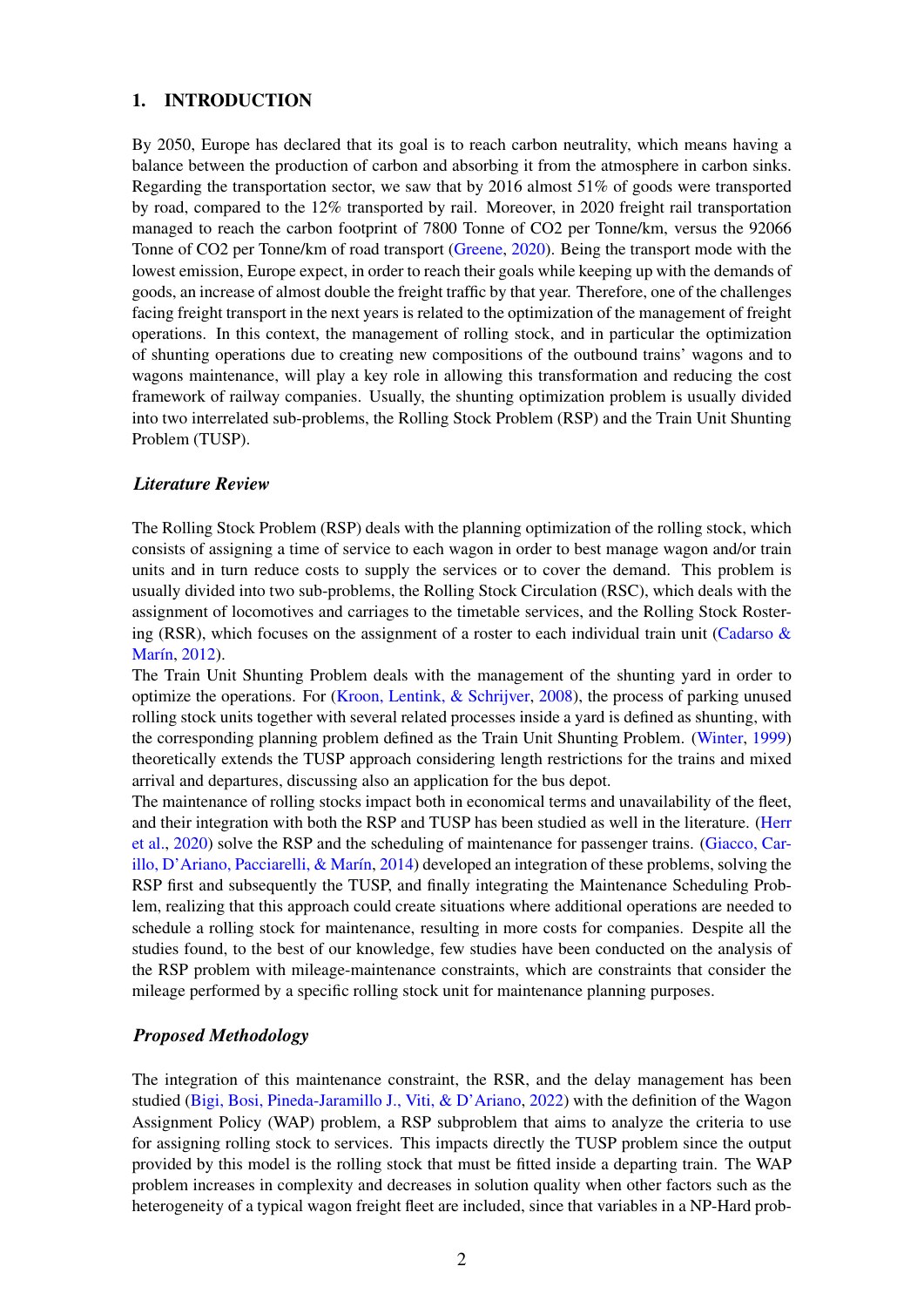lem are increasing [\(Dahlhaus, Horak, Miller, & Ryan,](#page-5-2) [2000\)](#page-5-2), being itself part of the RSP problem. Therefore, this study presents a comparison between multiple WAPs, respectively Min, Average Long-Short, Reserving, and NCLD policies, with their respective benchmark. This comparison has been achieved by using as input a real timetable used by the Luxembourg National Railway Company. This study highlights how the use of different criteria for assigning the rolling stock, and therefore different WAPs, can impact in the long term the wagon fleet, while analyzing the pros and cons of different criteria for the assignment of wagons.

### 2. METHODOLOGY

Given a train *T*, a route that the train has to perform *R* and a list of wagon  $W = W_T \cup W_D$ , respectively the wagons inside the trains and the wagons inside the shunting yard, we define  $W_S \subseteq W_T$  as the wagons in the train that requires shunting operations.

To each wagon  $w \in W$  are associated: an actual mileage  $a_w$ , a max mileage  $m_w$  before maintenance, after which the wagon has to be mandatory sent to maintenance for a fixed time  $\tau$ , and a wagon type  $t_w \in [1,2]$ , corresponding respectively to the type *simple* or *double*. These two wagon types are a common classification for freight wagons, divided by tare, but it can easily be extended to the multiple types of rolling stocks existing in the freight industry. When  $a_w \ge m_w$  for a wagon *w*, the wagon is then sent to maintenance and becomes available again with  $a_w = 0$  after  $\tau$  days. For this study, this is our definition of maintenance constraint.

### *Policies*

The objective of these policies is to allocate wagons *w* to fulfill the demand of a departing train based on different criteria, choosing among those available parked on the shunting yard. The selected wagon will belong to the appropriate set  $S_{T_i}$ , associated with the train *T*, defined as  $S_{T_i}$  =  $\{w \in W \mid m_w \ge R + a_w, t_w = t_i\}$ , with  $t_i$  as the type of the wagon at position *i* that must be shunted due to the composition of the departing train or the need for maintenance. Moreover, we define *short* distance services as trips performed with a value less than the 25<sup>th</sup> percentile of the maximum distance that can be covered in the instance, respectively; and we define *long* distance services as the trips performed with a value higher than the  $25<sup>th</sup>$  percentile.

To solve the WAP problem, we identified four different policies to be tested: Min, Reserving, the Average Long-Short (AVG L-S), and NCLD.

- The Min policy aims to allocate wagons *w* to fulfill the demand of a departing train based on the minimum mileage among those available parked on the shunting yard.
- The Reserving policy aims to assign wagons *w* ∈ *W<sup>D</sup>* based on their *degree of use*, defined as:  $\beta_w = R/(m_i - a_i)$ . When a train requires shunting operations, we verify if the wagons will be assigned to a *short* distance service. Therefore, the wagon with the min $\beta_w$  is assigned, otherwise, the wagon with the max  $\beta_w$  is assigned. This is done in order to maximize the short services that can be fulfilled in the instance.
- The AVG L-S policy aims to keep a balance between short and long trips performed by rolling stock. This is done by computing the *degree of unbalanceness* for each wagon in the shunting yard: γ*<sup>w</sup>* = #*long*−#*short*. If a service is a *long* distance, then the wagon with the max  $\gamma_w$  is assigned, otherwise, the wagon with the min  $\gamma_w$  is assigned. The aim of this criterion is to keep an average between long and short trips made by the rolling stocks.
- The miNimum distanCe simiLar Deadline (NCLD) policy focuses on fitting wagons with homogeneous mileage inside a train. This is performed by computing the average *index of use* of the wagon that do not require shunting as  $A = \left[\sum_{i \in W_T \setminus W_S}(a_i + R)/m_i\right]/n$ , with *n* as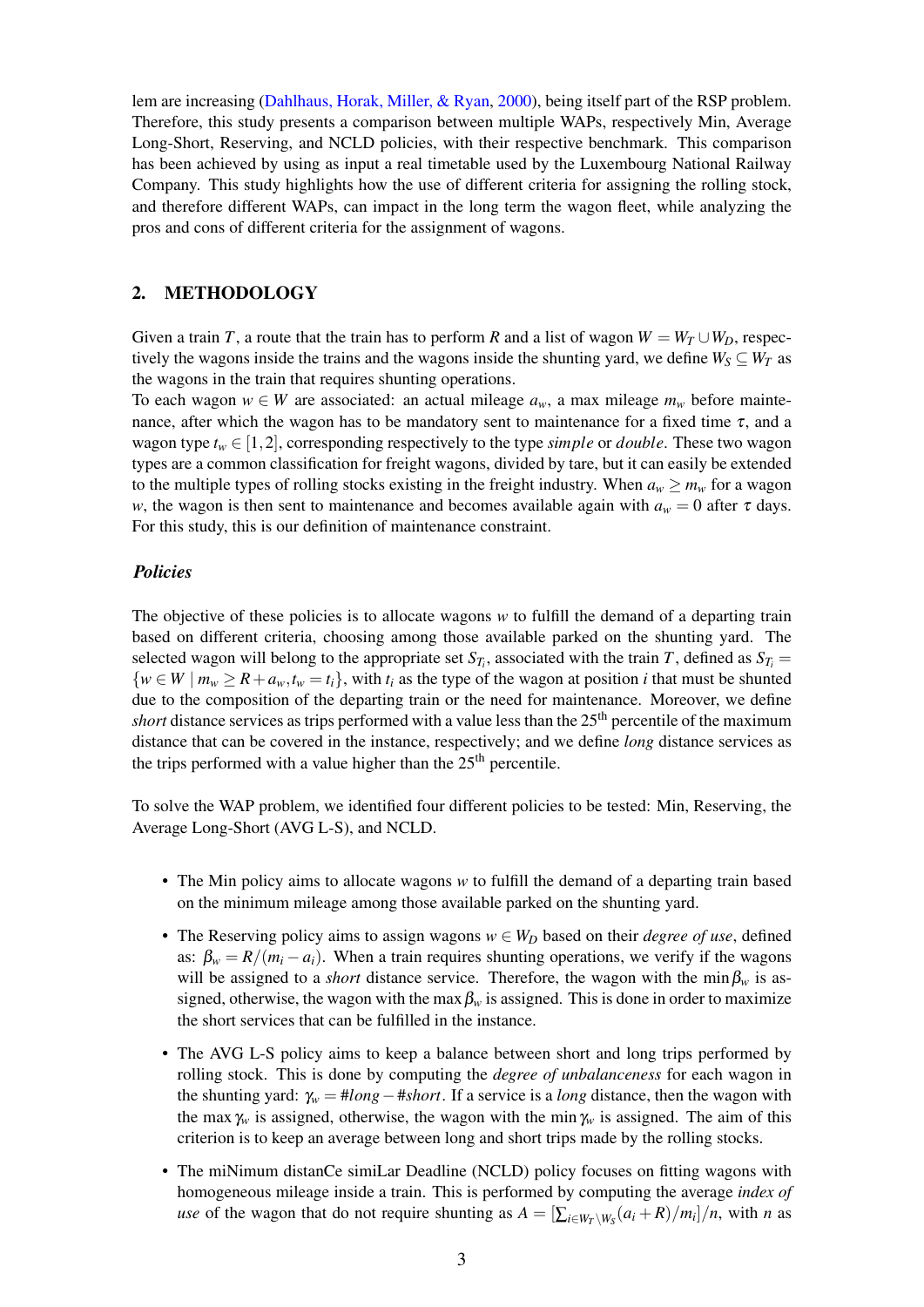the number of wagons in the train. Then,  $\forall w \in W_D$ , we compute the *degree of similarity* as  $\delta_w = |(a_i + R)/m_i - A|$ . Finally, the wagon inside the shunting yard with the min  $\delta_w$  is chosen. The idea behind this criteria is to keep the average  $a_i$  of the wagons inside the train as close as possible.

To compare our policies, we developed a benchmark, or no - maintenance scenario. This has been developed running each WAP model on the same instance relaxing the maintenance constraints, resulting in a modified RSR, so that no maintenance was needed throughout the simulation. This is an unrealistic situation that, nonetheless, provides a good Lower Bound for our instance.

#### *Data*

In order to highlight the different behavior of the policies, we conducted a quantitative analysis based on the timetable provided by the Luxembourg Railway Company for the freight trains operations for the period 2019 - 2021. From this timetable, the year 2020 is extracted and expanded for 20 years in order to assess the long-term impact of the choices of these criteria by obtaining a timetable for 2020 - 2040. After the data expansion, the traffic of freight trains incoming and departing from the Bettembourg train station in Luxembourg, along with all the operations carried out there on freight trains, including maintenance, is simulated. Besides, all the policies were simulated with the timetable in order to compare them, with routes that each train must cover varying between 200 and 1000 km with a total of 28 trains in the system and 1600 wagons divided between *SIMPLE* or *DOUBLE* according to the distribution of wagons extracted from the timetable. The *short* distance threshold has been set as 461.5 km, covering around 45% of the services. Regarding the costs, each shunting operation performed costs 350 euros per operation and can only be performed if the shunting yard is not busy performing other shunting operations. For these simulations, a FIFO queue policy is applied in case multiple trains are waiting for shunting operations, and a shunting yard can only shunt one train at a time.

In relation to the maintenance constraint, we set  $m_w = 250000$  km, and a wagon requires 3 days to become available again within the system with  $a_w = 0$ . When a wagon requires maintenance, it is considered that an additional shunting is sent from the shunting yard to the maintenance depot, which increases the overall number of shunting operations performed. The choice of the mileage-based approach has been considered to be a suitable solution for this simulation approach, as a condition-based approach could not be implemented for now and is one of the most effective maintenance approaches for the railway industry [\(S.Stazzone,](#page-6-5) [2021\)](#page-6-5).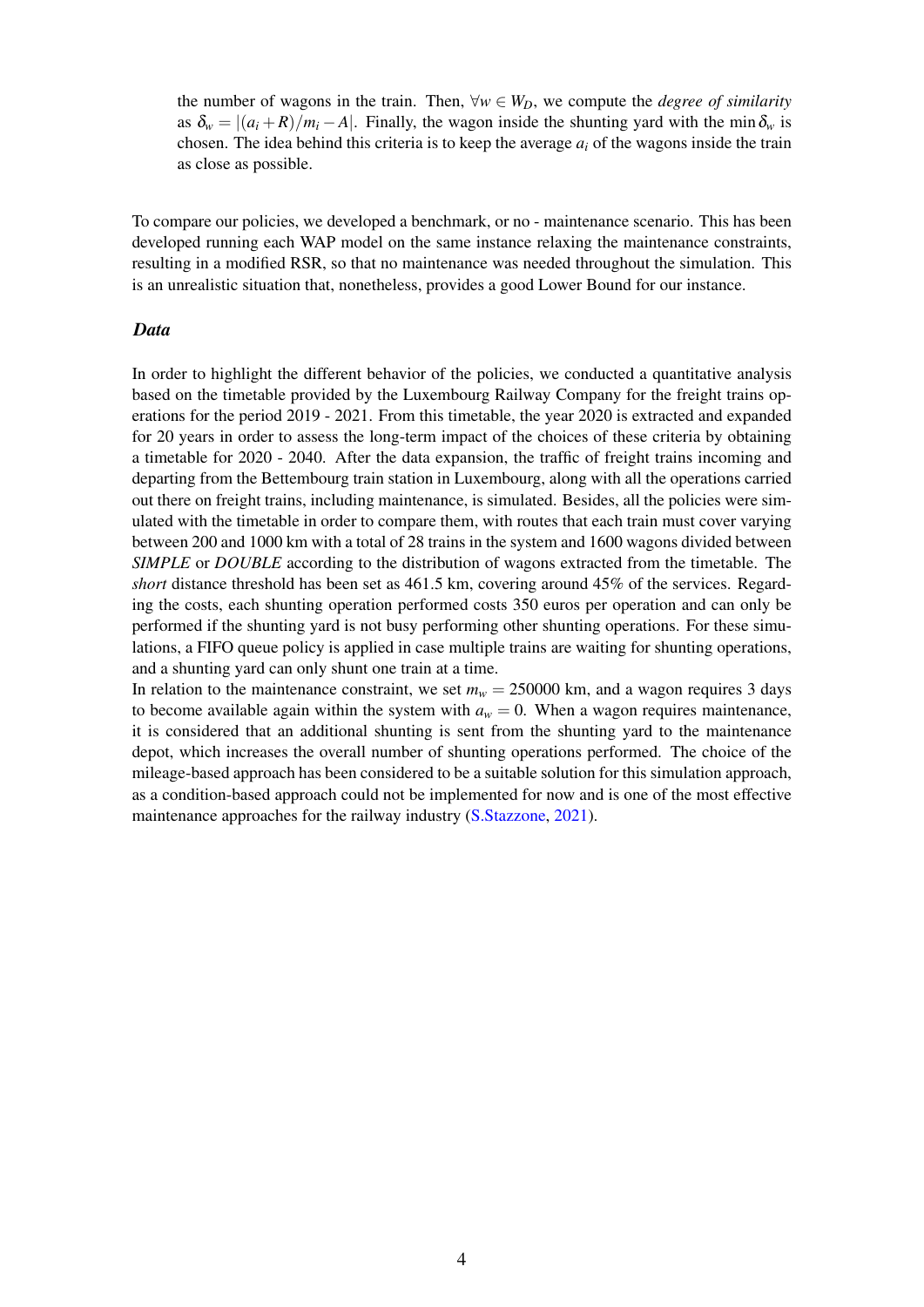<span id="page-4-0"></span>

| 3. RESULTS AND DISCUSSION |
|---------------------------|
|---------------------------|

|                               | <b>NCLD</b>                           | Min                | Reserving | <b>AVG L-S</b> |
|-------------------------------|---------------------------------------|--------------------|-----------|----------------|
|                               | <b>Benchmark</b>                      |                    |           |                |
| Shunting Ops.                 | 16434                                 | 16434              | 16434     | 16434          |
| <b>Wagons Used</b>            | 276                                   | 1199               | 1198      | 269            |
|                               | Operations on each wagon              |                    |           |                |
| Mean                          | 88.68                                 | 20.29              | 20.29     | 87.46          |
| Median                        | 71                                    | 13                 | 13        | 30             |
| Variance                      | 75.78                                 | 21.55              | 21.55     | 143.59         |
|                               | Annual Miles Performed per wagon (km) |                    |           |                |
| Mean                          | 27717.93                              | 3536.2             | 3536.2    | 26145.17       |
| Median                        | 21782.3                               | 1320.9             | 1320.9    | 7774.3         |
| Variance                      | 17272.87                              | 6209.33            | 6209.33   | 41142.57       |
|                               | <b>With Maintenance Constraint</b>    |                    |           |                |
| Shunting Ops.                 | 18427                                 | 16850              | 17050     | 18514          |
| Wagons Used                   | 1385                                  | 1335               | 1338      | 791            |
|                               | Operations on each wagon              |                    |           |                |
| Mean                          | 19.36                                 | 19.23              | 19.25     | 34.06          |
| Median                        | 10                                    | 12                 | 13        | 10             |
| Variance                      | 38.73                                 | $2\overline{1.74}$ | 21.55     | 86.24          |
|                               | Annual Miles Performed per wagon (km) |                    |           |                |
| Mean                          | 17458                                 | 15509.34           | 15877.81  | 30344.72       |
| Median                        | 12490.8                               | 12709.3            | 12772.5   | 12456.5        |
| Variance                      | 33683.83                              | 17310.18           | 18170.06  | 55399.37       |
|                               | Comparison                            |                    |           |                |
| Shunting Ops.                 | 11%                                   | $\overline{2\%}$   | $4\%$     | 11%            |
| <b>Wagons Used</b>            | 80%                                   | 10%                | 10%       | 66%            |
| <b>Annual Miles Performed</b> | 37%                                   | 77%                | 78%       | 14%            |

Table 1: Performance comparison between the policies and their respective benchmark.

Table [1](#page-4-0) presents the data on fleet management for each policy.

# *Benchmark*

As seen in the Benchmark, although the same number of shunting operations has been performed in each simulation, this is not valid for the same number of used wagons. This occurs because NCLD tends to use wagons that are already used, AVG L-S exploits the unbalanceness of the wagons, forcing the choice on a limited pool of wagons, while the other policies' criteria push them to use more and different rolling stock. Furthermore, the higher mean, median, variance of both NCLD and AVG L-S for shunting operations show their better management in terms of wagon usage for the no-maintenance scenario. This can also be seen in the data for the annual miles performed for these two policies, which are much higher compared to Min and Reserving. Moreover, NCLD reflects a more compact and resilient behavior showing a lower variance when looking at both KPIs. This is desirable in order not to have some overused rolling stocks.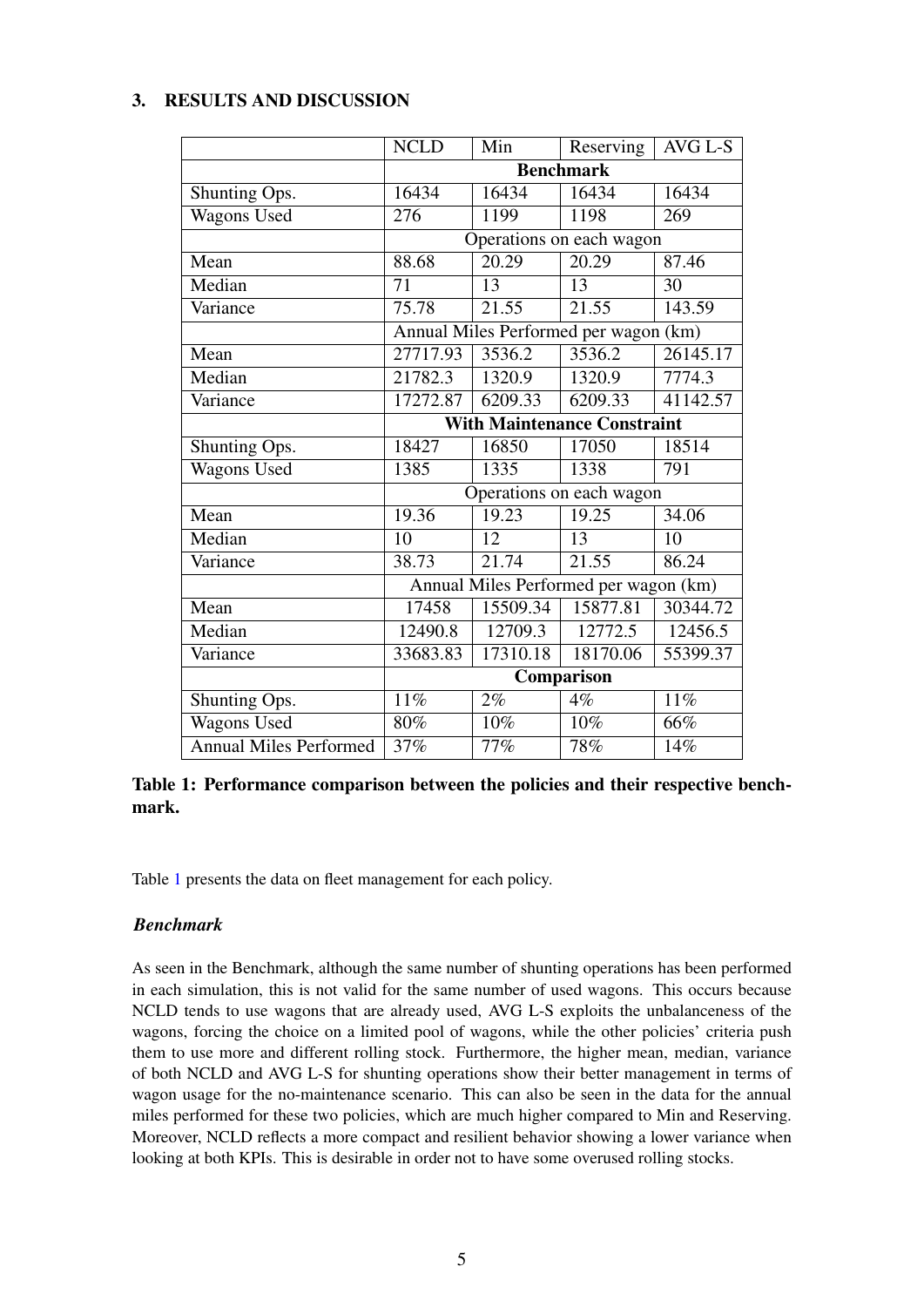### *Maintenance Constraint*

When including the maintenance constraint, important changes occur. The number of shunting operations performed in each scenario increases from  $2\%$  up to  $11\%$  due to the maintenance constraint. This increase is caused and can be directly referred to maintenance operations. Interestingly, while NCLD, Min, and Reserving present similar data in terms of shunting operations performed on each wagon, AVG L-S presents almost double the mean and variance with a similar median. This, together with higher values in terms of miles performed, highlights better exploitation of the fleet from this last policy when including the maintenance constraint. This occurs despite an increase in the number of shunting operations performed for maintenance reasons. The number of used wagons increases due to the unavailability of the fleet caused by the maintenance constraint, forcing the policies to choose wagons that are not the optimal choice for their criteria. It is important to emphasize how much this maintenance constraint can affect in terms of wagons used, which can increase up to 80% more for the NCLD policy and 66% for AVG L-S, bringing the distribution of shunting operations on each wagon way closer to the mean in comparison to the Benchmark scenario, creating a more evenly distributed scenario, increasing the number of wagons used.

From [1](#page-4-0) it can be stated that more shunting operations due to maintenance constraints and higher annual mileage for each wagon can be a symptom of better fleet management, at least for this preliminary study. On the other hand, is not desirable to have asymmetry for the wagon fleet usage as the one that can be seen in AVG L-S for both the benchmark and the maintenance scenarios.

# 4. CONCLUSIONS

This study analyzes a comparison for the integration of maintenance constraints in the RSP problem, defined as the WAP problem. The integration of a maintenance constraint for wagons shows that the quality of the solution decreases in comparison to the benchmark problem, but it provides more precise data on the long-term impact of these constraints. Although this constraint proved to have a great impact in terms of Fleet Usage, this methodology could become a useful tool for the railway managers in order to improve their fleet management, given the low cost of its implementation.

Possible future developments could be creating new policies, understanding how the WAPs can be used as a new tool to improve the overall freight management, expanding the demand in order to adhere to trends of the freight railway transport, implementing forecasting demand by introducing information on demand cyclicity, which can greatly improve the efficiency of the policies. Moreover, a combination of policies could be studied, by analyzing them from different perspectives, such as a cost analysis. Finally, a lease constraint could be introduced into the WAP problem in order to assess fleet usage and reduce the pool of wagons owned, thus reducing the number of wagons needed to find a feasible solution.

### **REFERENCES**

- <span id="page-5-1"></span>Bigi, F., Bosi, T., Pineda-Jaramillo J., Viti, F., & D'Ariano, A. (2022). Assessing the impact of maintenance constraints for the Rolling Stock Problem in freight operations . (Tristan XI).
- <span id="page-5-0"></span>Cadarso, L., & Marín, [U+FFFD] (2012). Integration of timetable planning and rolling stock in rapid transit networks. *Annals of Operations Research*, *199*(1), 113–135. doi: 10.1007/s10479-011-0978-0
- <span id="page-5-2"></span>Dahlhaus, E., Horak, P., Miller, M., & Ryan, J. F. (2000). The train marshalling problem.